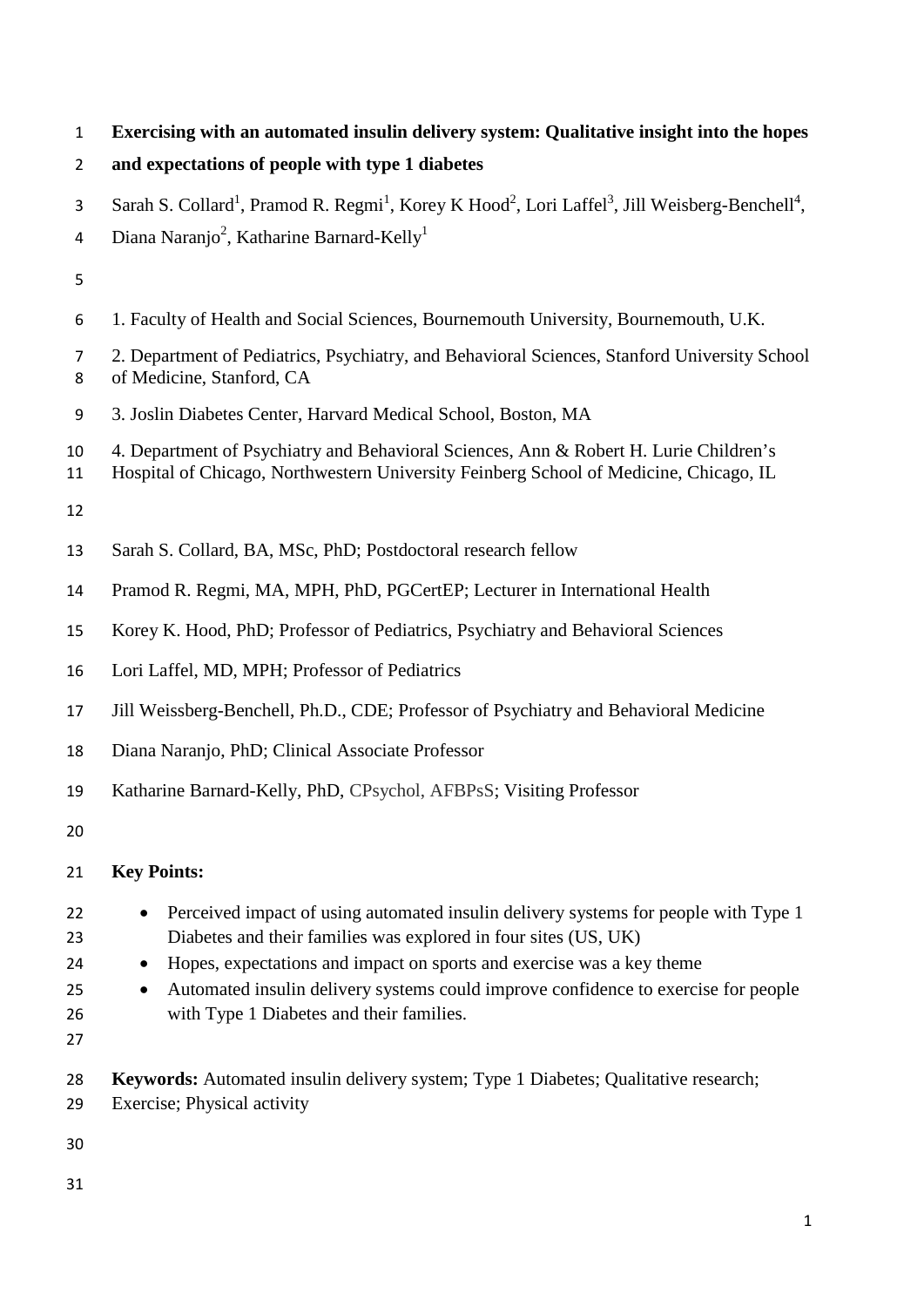#### **Abstract**

 For people with type 1 diabetes (T1D), regular exercise can be highly beneficial. Although exercise has been shown to improve quality of life and health for people living with TID, there are common barriers. To examine such issues, we explored the perceived impact that automated insulin delivery systems could have on the person with T1D and their families. One common theme found was hopes, expectations and impact on sports and exercise. Four sites (3-United States, 1-UK) were involved in this study. 284 participants (children (8-11 years), adolescents (12-18 years), parents/caretakers of children and adolescents with T1D; adults with T1D and their significant others/partners) were recruited across all sites. Between May and December 2015, focus groups and structured interviews were conducted and analysed using content analysis. Three themes found related to the benefits of automated insulin delivery systems: (a) more freedom and spontaneity in the individual's ability to exercise; (b) relief from worry of hypoglycaemia as a result of exercise; (c) removing the "guesswork" of adjusting insulin for exercise. Two further themes emerged relating to potential concerns with regard to safely exercising while wearing automated insulin delivery systems. Further research is encouraged into providing accurate algorithms and increase confidence for those using automated insulin delivery systems and their loved ones.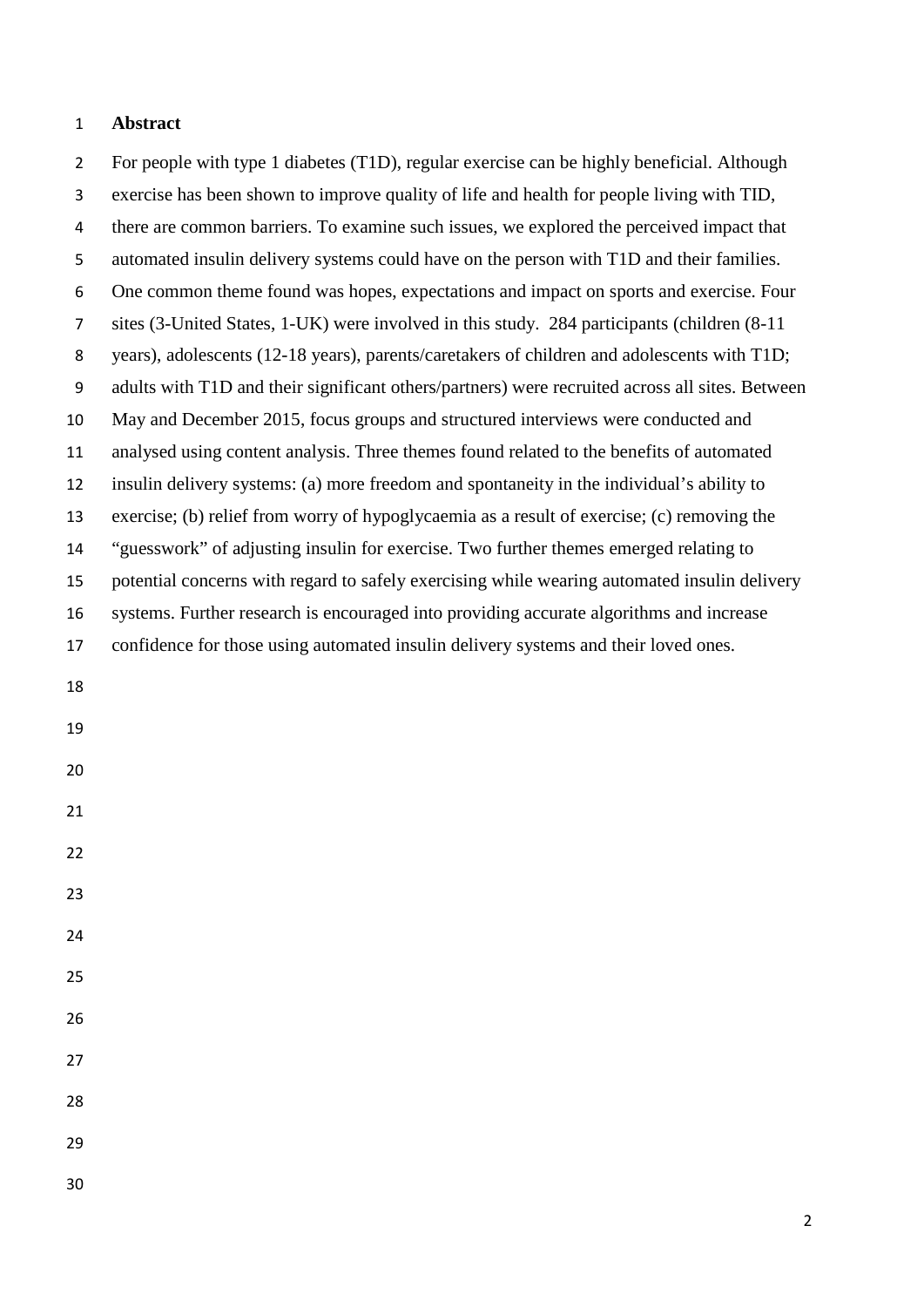#### **Introduction**

 Regular exercise for people with type 1 diabetes (T1D) has been shown to benefit insulin sensitivity, reduce cardiovascular risk factors, improve quality of life, and reduce mortality 4 for people with T[1](#page-9-0)D.<sup>1</sup> However, there are also common barriers to exercise for people with T1D. The main barriers linked to TID and exercise were fear of hypoglycaemia and lack of 6 knowledge about managing diabetes and its complications around exercise<sup>1,[2](#page-9-1)</sup> Using an insulin pump provides flexibility in controlling the timing and amount of insulin delivered, 8 addressing some of the barriers to exercise[.](#page-9-2)<sup>3</sup> The addition of a continuous glucose monitor (CGM) offers greater control over blood glucose levels and may help make exercise more feasible[.4](#page-9-3) Training is required to ensure effective use of these technologies, addressing bolus 11 doses pre and post exercise<sup>3</sup> and managing post exercise hyperglycaemia.<sup>3</sup>

 The automated insulin delivery systems include an insulin pump and CGM device along with an algorithm embedded in either the insulin pump or a separate handheld device that coordinates insulin delivery by the pump based upon the CGM results. In safety and 15 efficacy trials, automated insulin delivery systems have shown to decrease hypoglycaemia<sup>5, 6</sup>. However, no known research outside of clinical trials exists which focuses on the expectations of such systems. To address this gap, we explored the perceived impact that automated insulin delivery systems would have on the person with T1D and their families. One common theme found was hopes, expectations and impact on sports and exercise.

#### **Participants and Methods**

 Four sites (Stanford University School of Medicine, California; Bournemouth University, UK; the Joslin Diabetes Center, Boston; and the Lurie Children's Hospital, Chicago) were involved in this study. Ethical approval was granted from each institution's Institutional Research Board prior to recruitment. 284 participants were recruited across all sites through flyers posted in clinics and hospitals, social media, as well as current infrastructures (e.g. 26 support groups).<sup>7, 8</sup> (see Table 1). Participants with and without knowledge and/or experience of automatic insulin delivery systems were recruited and no specific manufacturer details of current or previous pumps and/or CGM were provided. Participants included: children (aged 8-11 years) and adolescents (aged 12-18 years) with T1D; parents/caretakers of children and adolescents with T1D; adults with T1D and their significant others/partners. (Insert Table 1 here)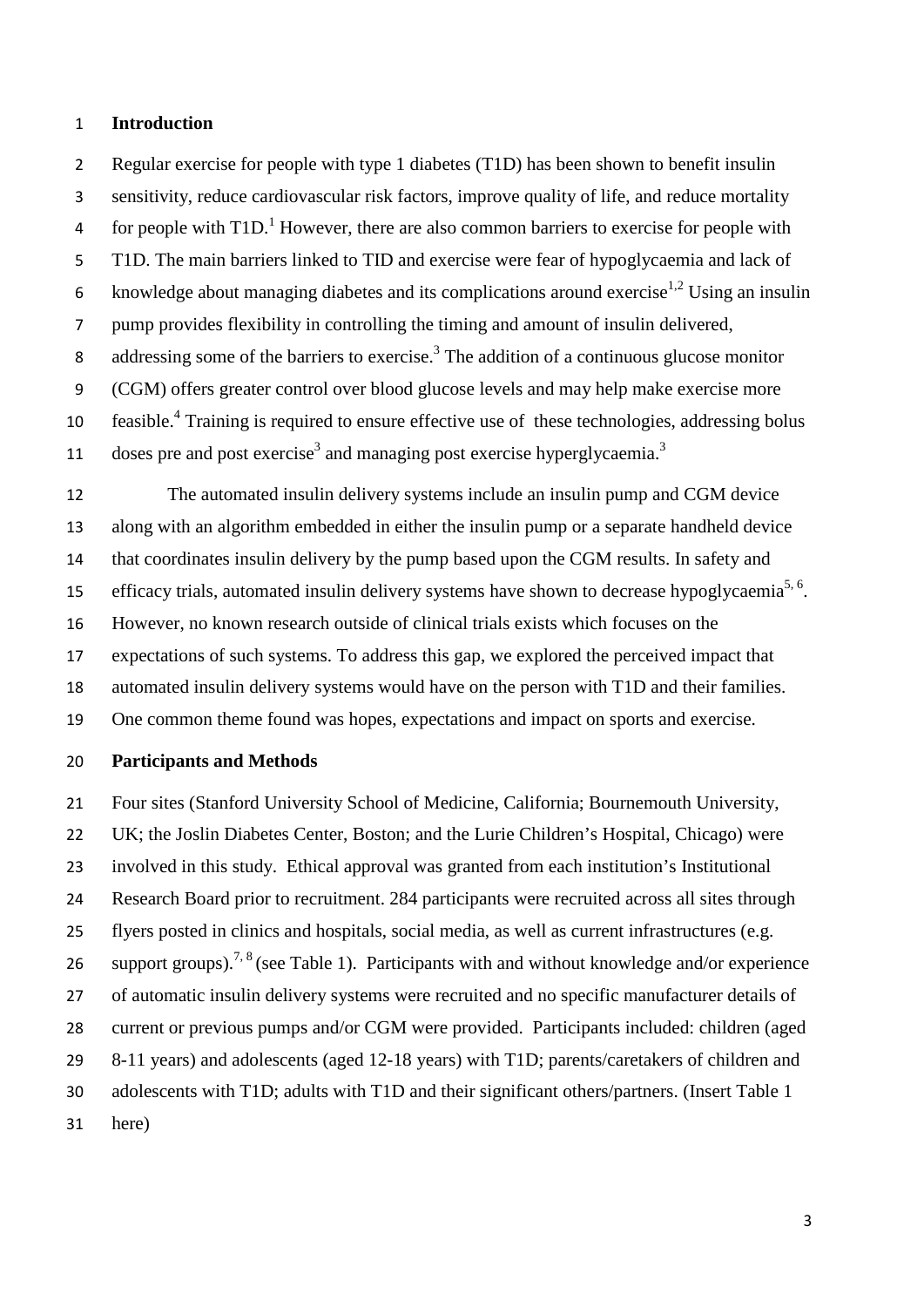Between May and December 2015, focus groups and structured interviews were 2 conducted. Subsets of participants using pumps, CGM, and automated insulin delivery systems were included, but separated according to method of treatment. For example, those who had already experienced participating in a clinical trial of an AID system would be interviewed separately to those who had yet to have any experience with an AID system. Each site used a team of experienced and qualified focus group/interview facilitators who worked from the same structured topic guide and explored in depth key issues around expectations of the automated insulin delivery system, hopes, anxieties, reasons for uptake, perceived benefits/barriers, impact on daily function, possible reasons for discontinuation and potential barriers to optimal engagement. An explanation of the automated insulin delivery system was not provided to enable the participants to discuss what they knew of the technology and their hopes and expectations of this new technology. Following transcription 13 of the audio files, the data was analysed using thematic analysis<sup>8</sup>. The full method (e.g., full inclusion criteria, sample questions, analysis) of this study has been published<sup>7, 8</sup>.

### **Results**

 Three overriding themes were commonly discussed related to benefits of automated insulin delivery systems that included: (a) more freedom and spontaneity in the individual's ability to exercise; (b) relief from worry of hypoglycaemia as a result of exercise, and, (c) removing the "guesswork" of adjusting insulin for exercise. There were also two further themes that emerged related to potential concerns with regard to safely exercising while wearing automated insulin delivery systems. First, we will present findings regarding the potential benefits, followed by participant concerns.

#### *Freedom to exercise*

 With regards to exercise, one of the most commonly discussed beliefs about automated insulin delivery systems was the possible freedom it would provide. One aspect of this freedom was being able to partake in exercise without constantly checking blood sugar levels:

- 28 It'd be nice on long runs, not to have to worry about getting low blood sugar. That would be nice. As it is, I always carry sugar with me, but sometimes, when I'm on a long run, I just don't feel like eating sugar (Adult, Focus group).
- It would be useful during exercise. Because if it was still making my blood sugar have better control, it would stop me from getting low during exercise and then spiking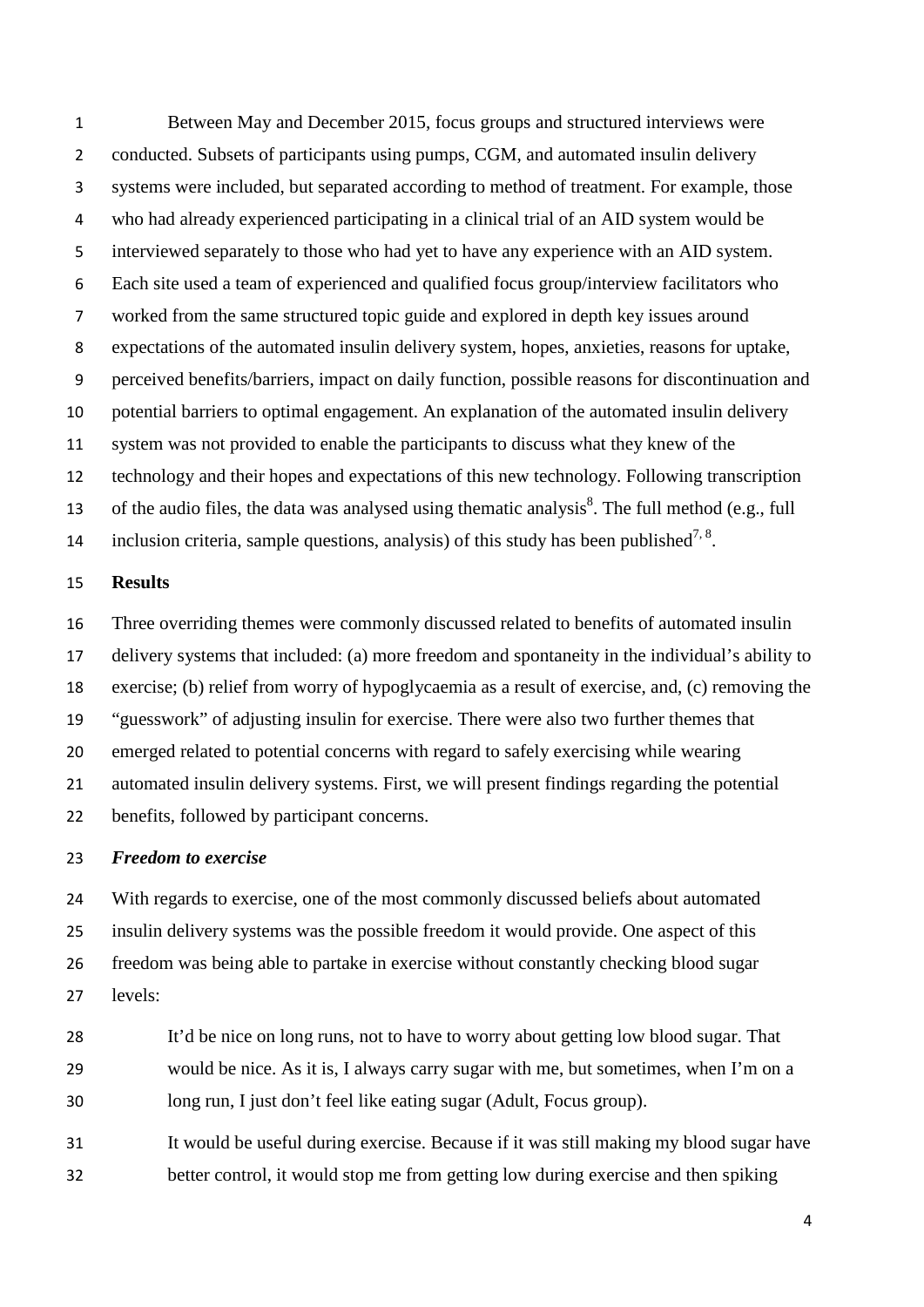afterwards. I think it would be very useful if you do a lot of sport (Adolescent, Focus group).

Experiencing hypoglycemia during intense or vigorous exercise is a common barrier to

exercise. The ability to be able to consistently train without a worry of experiencing

hypoglycemia was a perceived benefit:

 If we're just talking about something that's say similar to an insulin pump on a CGM, from a personal perspective, I would be absolutely fine with that if it means that I can

run without becoming hypoglycaemic after only a few miles and it means that I could

smash it through and run any distance that I want to run (Adult, Focus group).

 Partners of the adult participants with T1D also shared the belief that the freedom to exercise when they wanted and as hard as they wanted would be a great benefit to their quality of life:

 Just being able to say we're going to take a walk and we go take a walk. That would be great (Partner, Focus group).

 Similarly, children had a notion that automated insulin delivery systems would allow them to improve sport performance:

 It's keeping your numbers up during the match, so you don't have to like at half-time, test and that. You can keep on routines and focus more on the actual game (Child, Interview).

*Relief from worry*

 The belief that automated insulin delivery systems would provide some relief from constant worry about the possibilities of going hypoglycaemic and/or hyperglycaemic before, during, 22 and after exercise was discussed:

- Yeah,… I coach a junior football team so it would be nice not to have to panic while I am doing that and I am going to run low and have to run back and grab some more sweets (Adult, Focus group).
- The hardest time would probably be when I am doing exercise, because sometimes when I am doing exercise, I'm quite prone to go very low. And so, that would tell me if I am going up or going down, and I could just look and think I'm going to do this or do that and it would just really help (Child, Focus group).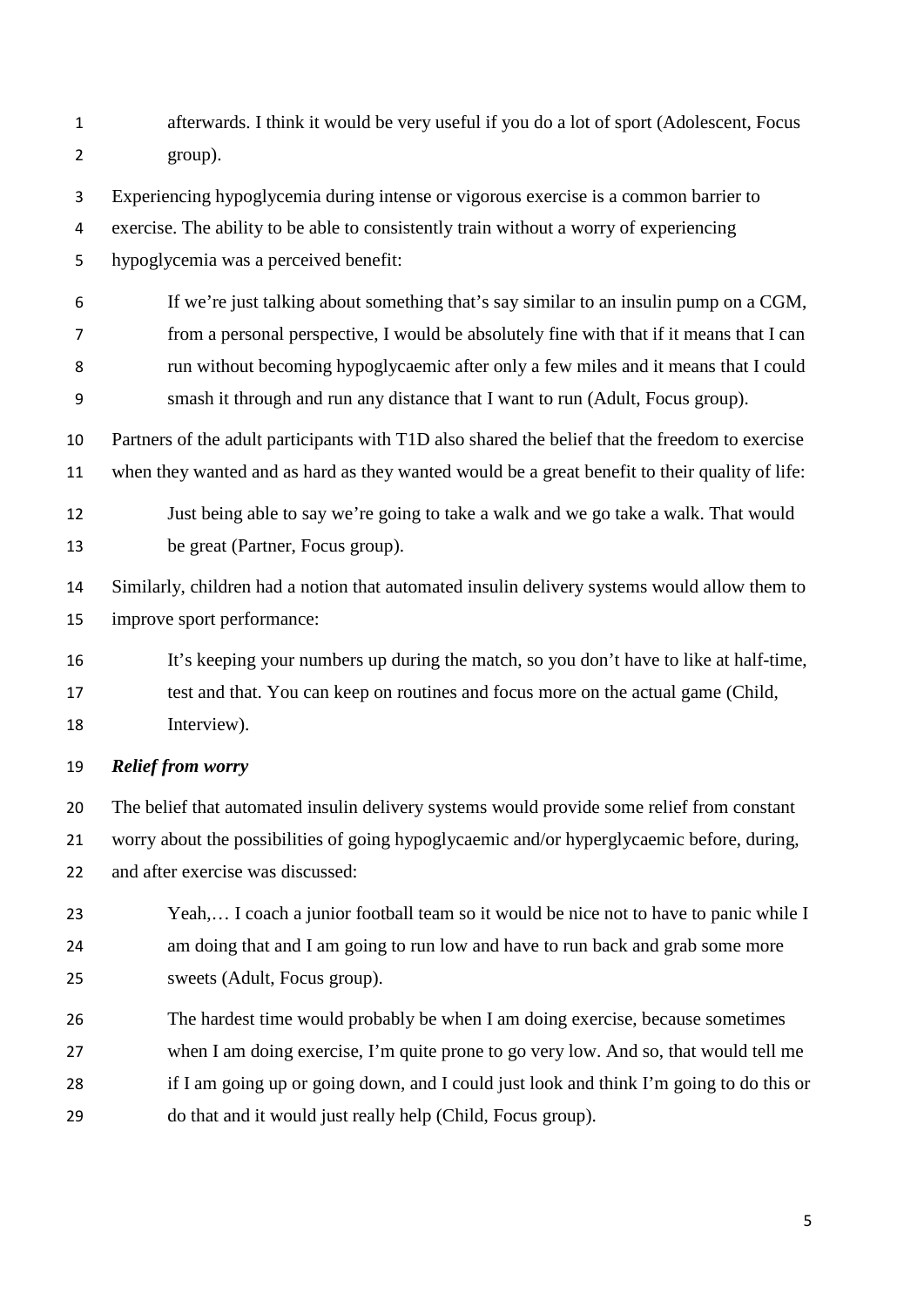| $\mathbf{1}$   | Because, personally, sometimes when I do exercise, I go down, and sometimes I go            |
|----------------|---------------------------------------------------------------------------------------------|
| $\overline{2}$ | up And I don't know how to prepare for it because if I eat food beforehand, and             |
| 3              | then I end up going up, I'll go really high. Or if  I do exercise, I'll go really low. It   |
| 4              | would definitely help with that (Adolescent, Interview)                                     |
| 5              | Parents and children also highlighted the potential benefit of automated insulin delivery   |
| 6              | systems especially during and after exercise for glycaemic control:                         |
| $\overline{7}$ | It's also the 'after exercise' effect that you can never be quite sure what's going to      |
| 8              | happen and how long it is going to last for. It [would] be useful for that if you could     |
| 9              | go and do the exercise and not have to have all the extra thinking afterwards (Parent,      |
| 10             | Focus group)                                                                                |
| 11             | Since you're exercising, your blood sugar goes low. It could probably manage it and         |
| 12             | give you glucose at the same time (Child, Focus group)                                      |
| 13             | We go to every game and everybody else is dropping their kids off and we're sitting         |
| 14             | there just making sure that this – some of the coaches are volunteers so the last thing     |
| 15             | you want to do is inconvenience them by "Okay, so if this ever happens, like this red       |
| 16             | box right here; if she has this out, she could be low". And then to her recreational –      |
| 17             | the recreational district it is like, I don't know if I feel comfortable trusting $-$ you   |
| 18             | know the coaches are great, but it is like, I don't know if they feel comfortable           |
| 19             | (Parent, Focus group).                                                                      |
| 20             | The decrease in the constant worry concerning blood sugar levels were reported to aid       |
| 21             | frustration that currently can be a deterrent from exercise.                                |
| 22             | It can be really frustrating to have to eat immediately and so I think if it helped you in  |
| 23             | exercise that would be good and actually, I think it would potentially encourage more       |
| 24             | people to exercise as well if it took away that risk of hypos and highs (Adult, Focus       |
| 25             | group).                                                                                     |
| 26             | Partners also discussed the positive impact that this decrease in worry would have in their |
| 27             | partner's enjoyment of exercise.                                                            |
| 28             | I do like the fact that while she's exercising, () the machine would be monitoring          |
| 29             | and telling her before she got to that point, "Wait a minute, you just need to back off a   |
| 30             | minute," take a few seconds or a few minutes, and maybe have something to eat if it's       |
| 31             | going down too quickly. So I think that would help her, she'd be able to do the             |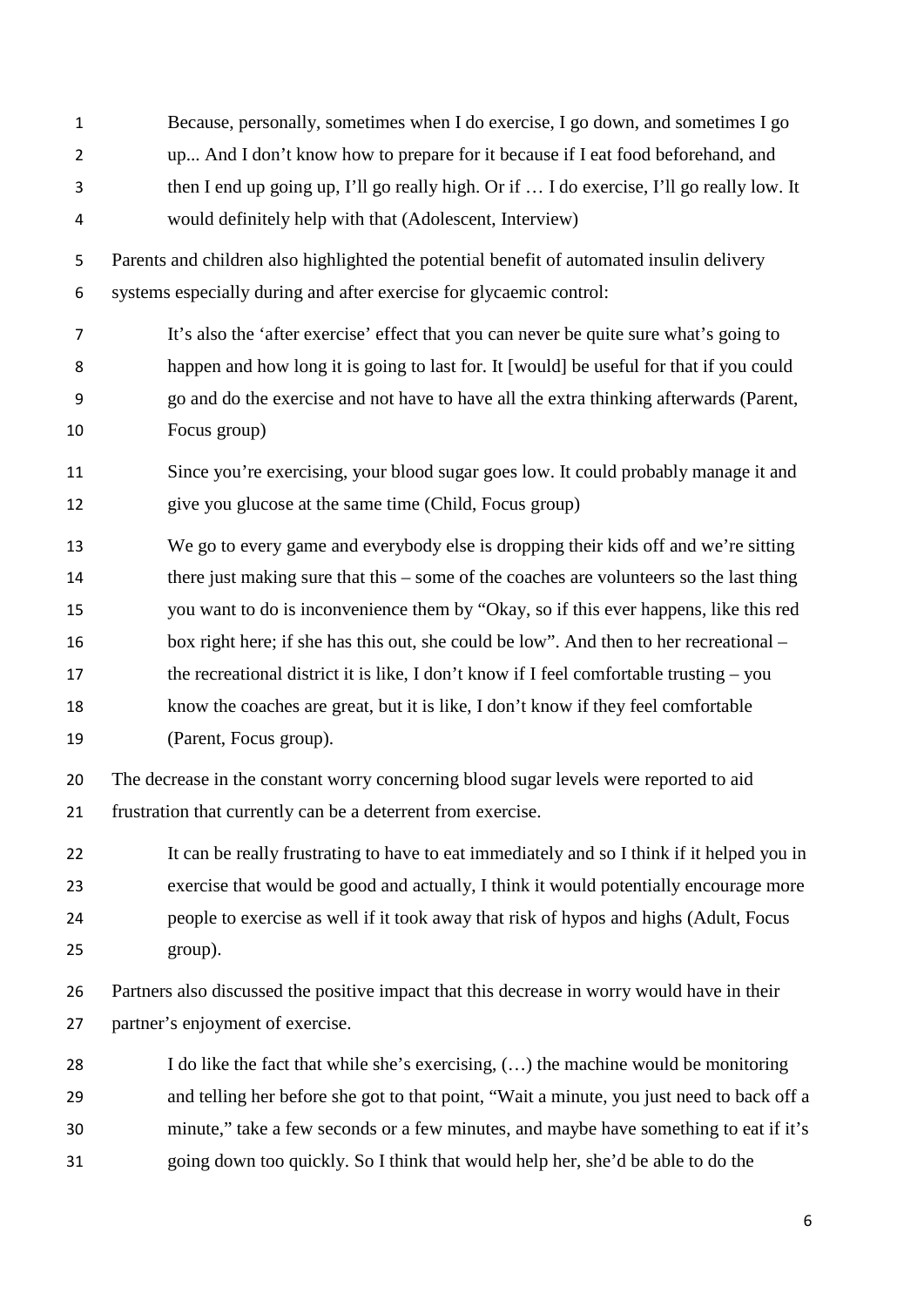exercise and feel a lot more confident that at the end of it her blood sugar is still going to be okay (Partner, Focus group).

## *Relief from guesswork*

 Another potential benefit was the hope that automated insulin delivery systems would be able to accurately measure blood sugar levels while exercising and adjust accordingly, decreasing the need to "guess" the correct dose of insulin:

 It does seem like it would take the human error aspect out of it… So it could potentially – what I see as a benefit of this being for me is when I go out and ride for three or four hours then I come home, I don't have to mess around with these calculations. Potentially this could help and say okay well I don't need as much insulin or my blood sugar is going down and then it would react accordingly (Adult, Focus group).

 Again, I can imagine that anything that reduces sort of the guess work of needing to know where her blood sugar is going to go, and eat appropriately or take the appropriate amount of insulin. She'd have to eat so much sugar to compensate for her blood sugar dropping during a workout that it wasn't worth it. And if the artificial pancreas [automated insulin delivery systems] could help avoid some of that guess work, I think it'd be great (Partner, Focus group).

## *Potential Barriers*

## *Doubts about accuracy*

22 Although many participants anticipated a benefit of the system would be to automatically adjust dosing based on exercise, confusion remained about what the system could offer in these terms..

 Sometimes during sports I wouldn't trust it… Or if I had a low I probably wouldn't trust it. For sports, sometimes I'll get huge spikes, and it's from adrenaline not from something else, so I'm afraid it might correct for that, and then just drop me down in 28 the middle of my hockey game or something and I'd get really sick (Adult, Focus group).

 For those who already had experienced using automated insulin delivery systems in clinical trials, this was shown as one of the results of having used the system.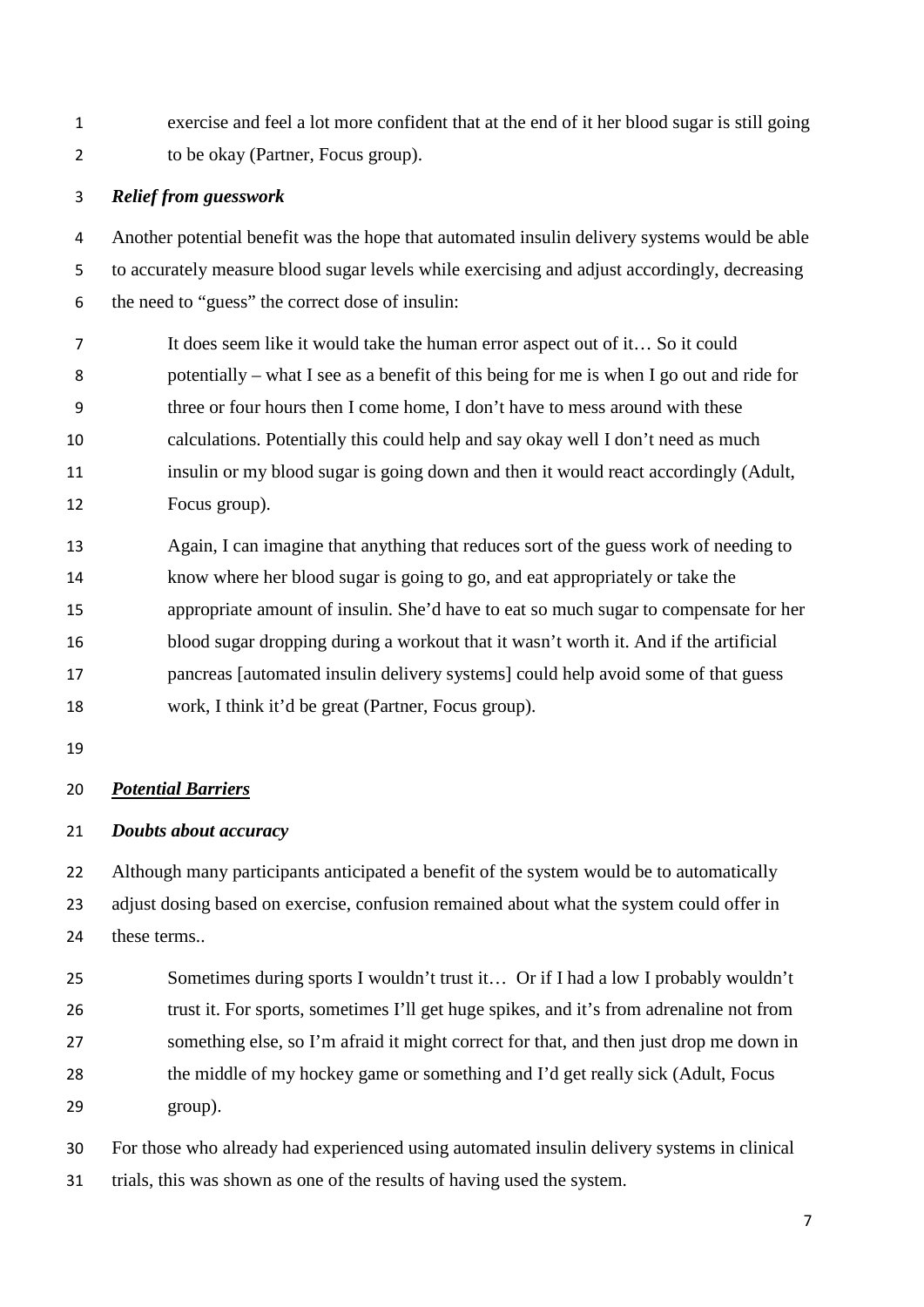I deliberately didn't do any major walking or cycling on the weekends while I was on the system because I just didn't want to risk having a bad hypo in the night (Adult, Focus group).

 These concerns were also shown as a worry regarding how automated insulin delivery systems would adjust if they decided not to exercise.

 No, I think it would actually be more restrictive in some ways. Because right now, I would have to know, before I would have lunch, for instance, and then I decide 'Oh, I want to walk after lunch.' Well, I can do something to finagle that, but if I said to it 'About to exercise, and I'm going to have lunch.' And then I decide not to exercise, 10 then what? (Adult, Focus group).

 In addition, the terms of 'moderate' versus 'light' or 'vigorous' exercise inserted into the system feared it could potentially cause a problem.

13 [Respondent 4]: What is moderate exercise and what is light exercise?

 [Respondent 5]: And how would you know what you are going to do? Like you could give yourself insulin for moderate exercise and it turns out you do light exercise (Adult, Focus group).

 Well, and I know that [Name] just said, how are we going to define exercise too because sometimes you will walk seven miles in a day and you don't necessarily think of it as being exercise; you are just at work and you're busy, so how are we going to quantify that? Does that only mean we're going to the gym or does that mean being on your feet at work? I think it is kind of a slippery slope as it is with craving food. I don't know – or just cleaning your house. You don't always know when you're 'exercising' (Adult, Focus group).

## *Physical appearance and comfort*

 When discussed specific situations where participants would want to disconnect the automated insulin delivery systems, some participants, mainly teens and children, argued that they would disconnect it to prevent someone seeing them wearing it during exercise or sport events.

 I probably wouldn't want to wear it when I exercise and do sports, but I don't really have a choice in that. That's the main time of movement where I wouldn't want to wear it (Child, Focus group).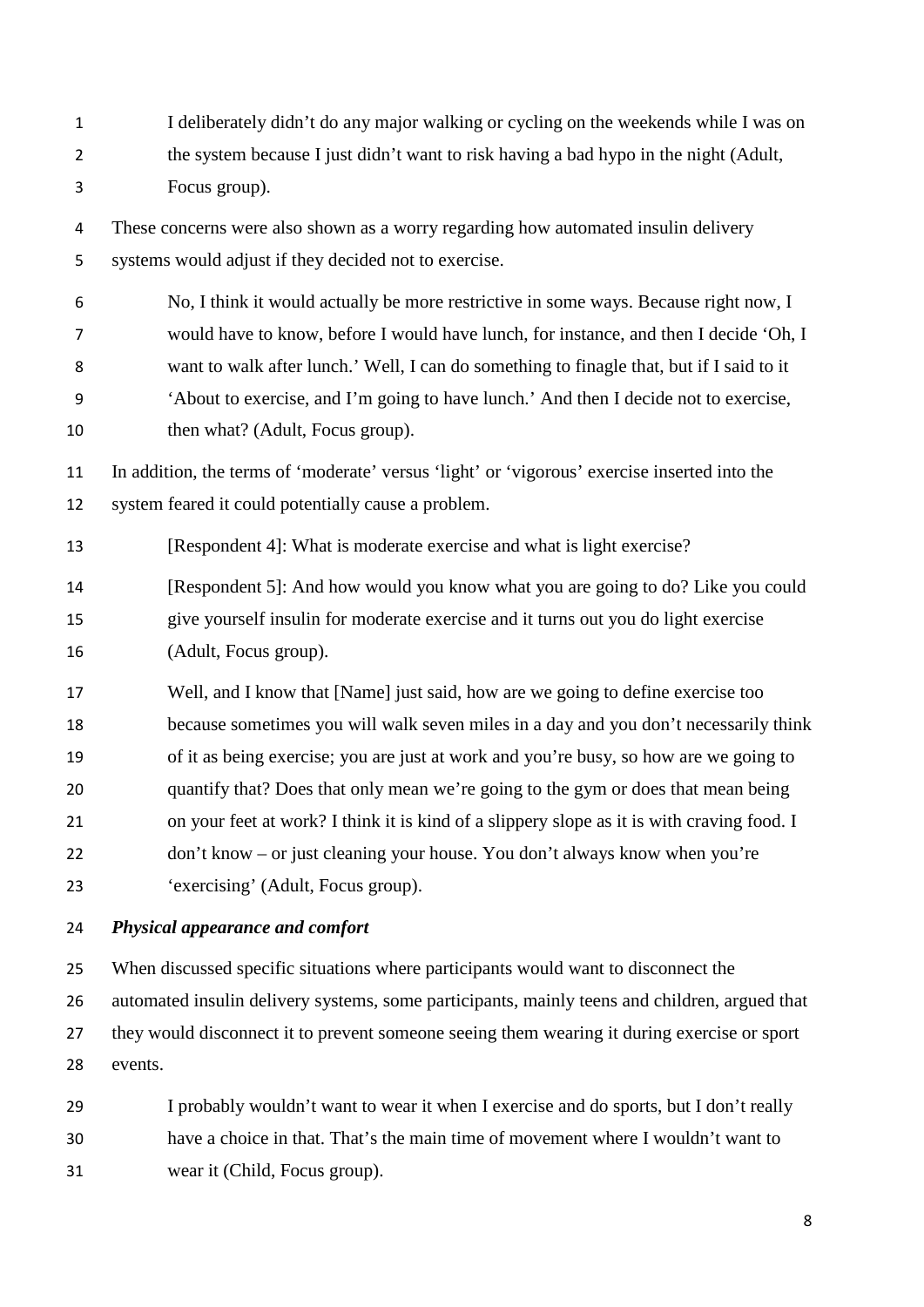Most participants stated that physical appearance was not a big issue for them. However,

some argued that they would not wear automated insulin delivery systems if the nature of the

exercise or sport prohibited comfortable usage, for example:

 When I'm doing sports, it would be cool if I'd be able to remove it. Like with my insulin pump, I could unclip it (Adolescent, Focus group).

## **Discussion**

 One of the most prominent themes for the participants was the desire to feel they have the freedom to exercise. The common concern regarding the negative impact and constant worry 9 while exercising was consistent with previous research.<sup>9,[10](#page-10-1)</sup> However, these results present participants' hope of lessening this negative impact on their exercise routine through using automated insulin delivery systems. As inaccuracies of current treatment for exercise has 12 been a strong deterrent from exercising for those with  $T1D^{1,2,9}$  $T1D^{1,2,9}$  $T1D^{1,2,9}$  $T1D^{1,2,9}$ , these findings demonstrate that as systems become more accurate, people with T1D may exercise more regularly. The sense of freedom was also reported in being able to exercise without restrictions, e.g., not pausing to eat or drink to prevent hypoglycaemia. This research shows that through the use of automated insulin delivery systems, more people with T1D may be more confident to exercise and as a result, feel the benefits of a regular exercise routine.

 The perceived impact of what using automated insulin delivery systems would be like was commonly reported as decreased worry with regards to exercising safely. Automated insulin delivery systems have shown to provide a more accurate level of blood sugar 21 regulation and decrease instances of hypoglycaemia.<sup>11,[12](#page-10-3)</sup> The participants expressed that with a constant regulation and ability to automatically adjust blood sugar accordingly to exercise level, automated insulin delivery systems may decrease worry and fear.

 The discussions of potential benefits and drawbacks of using automated insulin delivery systems for exercise have shown it was perceived to be beneficial to not only the consistency of exercise, but reduce worry of hypo and hyperglycaemic incidents, if automated insulin delivery systems worked accurately. However, these positives relied on the ability for the person using automated insulin delivery systems to trust the device, and as potential uncertainties were evident, this trust might not be arrived at easily. Limitations of this study were the differences in demographic data collected that limited the ability to 31 compare across groups based on demographic and behavioural aspects.<sup>7,8</sup>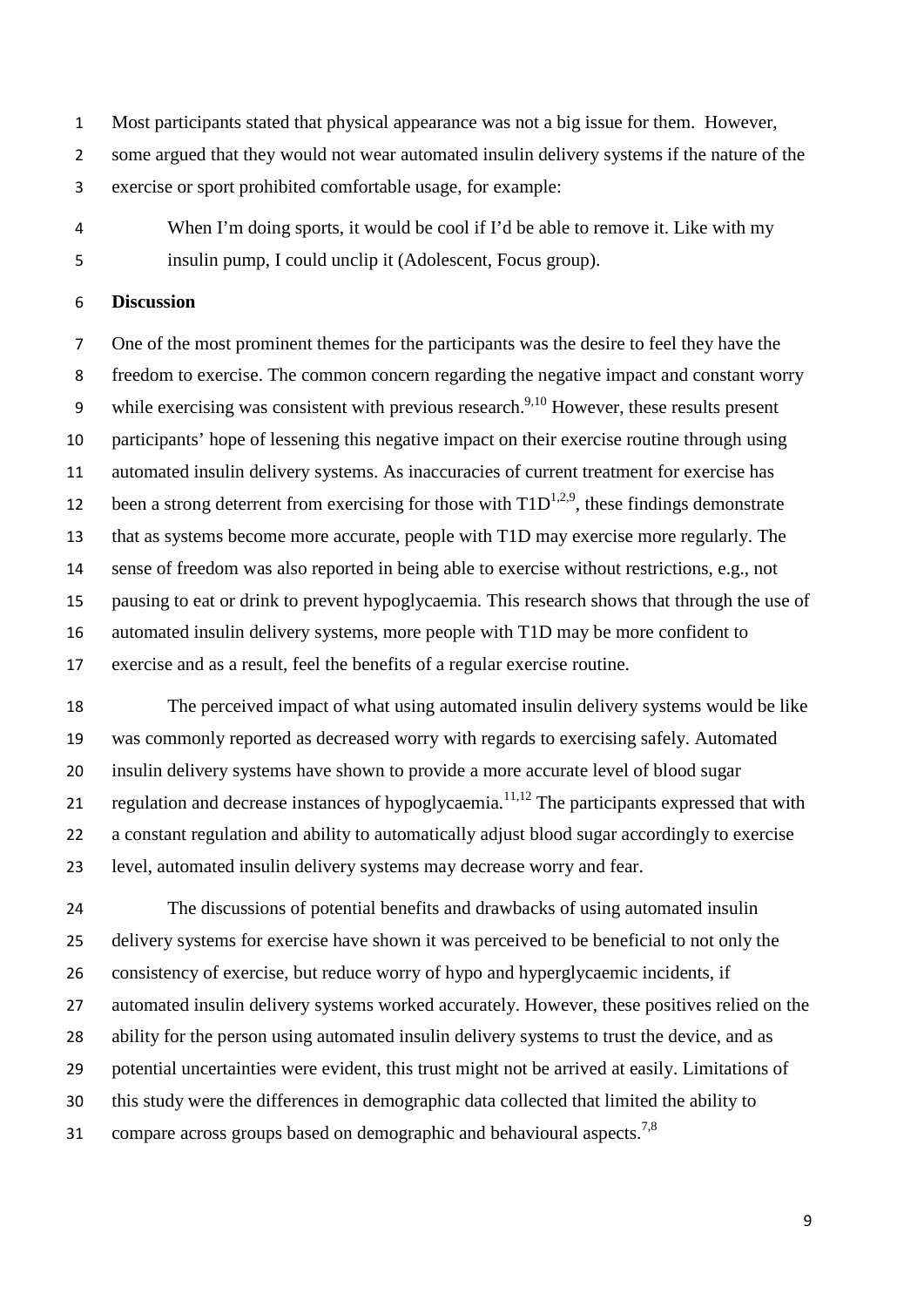- Findings from this study have provided novel first-hand insight into the potential
- benefits and barriers to automated insulin delivery systems during exercise. Further research
- is encouraged into providing accurate algorithms and increase confidence for those using
- automated insulin delivery systems and in turn, their exercise colleagues and loved ones.

# **Conclusion**

- First-hand insight was shown of the potential benefits and drawbacks of using automated
- insulin delivery systems for exercise. Although the insights have been mostly positive and
- ones of hope, worries still remain. Trust in the system must play a fundamental role in
- onboarding and training associated with automated insulin delivery systems. Automated
- insulin delivery systems can potentially lead to an increase in exercise levels for people with
- diabetes and, subsequently, improved health status if managed effectively.
- **Funding source:** The study was funded by Leona and Harry Helmsley Charitable Trust
- **Declaration of Interest:** There are no conflicts of interest declared.
- **Acknowledgements:** We would like to thank our participants for their time and generosity in
- sharing their thoughts and experiences with us. Thank you also to Leona and Harry Helmsley
- Charitable Trust for their funding of this project.

# **References**

- <span id="page-9-0"></span> 1. Lascar N, Kennedy A, Hancock B, et al. Attitudes and barriers to exercise in adults with type 1 diabetes (T1DM) and how best to address them: a qualitative study. *PloS One.* 2014;9(9):e108019.
- <span id="page-9-1"></span> 2. Charlton J, Kilbride L, Maclean R, Darlison MG, Mcknight J. The design and evaluation of a self-management algorithm for people with type 1 diabetes performing moderate intensity exercise. *Practical Diabetes.* 2015;32(2):64-69.
- <span id="page-9-2"></span> 3. Lenhard MJ, Reeves GD. Continuous subcutaneous insulin infusion: a comprehensive review of insulin pump therapy. *Archives of Internal Medicine.* 2001;161(19):2293- 2300.
- <span id="page-9-3"></span> 4. Riddell M, Perkins BA. Exercise and glucose metabolism in persons with diabetes mellitus: perspectives on the role for continuous glucose monitoring. *Journal of Diabetes Science and Technology.* 2009;3(4):914-923.
- 5. Haidar A, Legault L, Messier V, Mitre T, Leroux C, Tabaselhorel R. Comparison of dual-hormone artificial pancreas single hormone artificial pancreas, and conventional insulin pump therapy for glycemic control in patients with type 1 diabetes. *Lancet Diabetes Endocrinol.* 2015; 3: 17–26.
- 6 Thabit H, Lubiana-Solomon A, Stadler M, Leelarathna L, Walkinshaw E, Pernet A et al. Home use of closed-loop insulin delivery for overnight glucose control in adults with type 1 diabetes: a 4-week multi-center randomized crossover study. *Lancet Diabetes Endocrinol.* 2014; 2: 701–709.